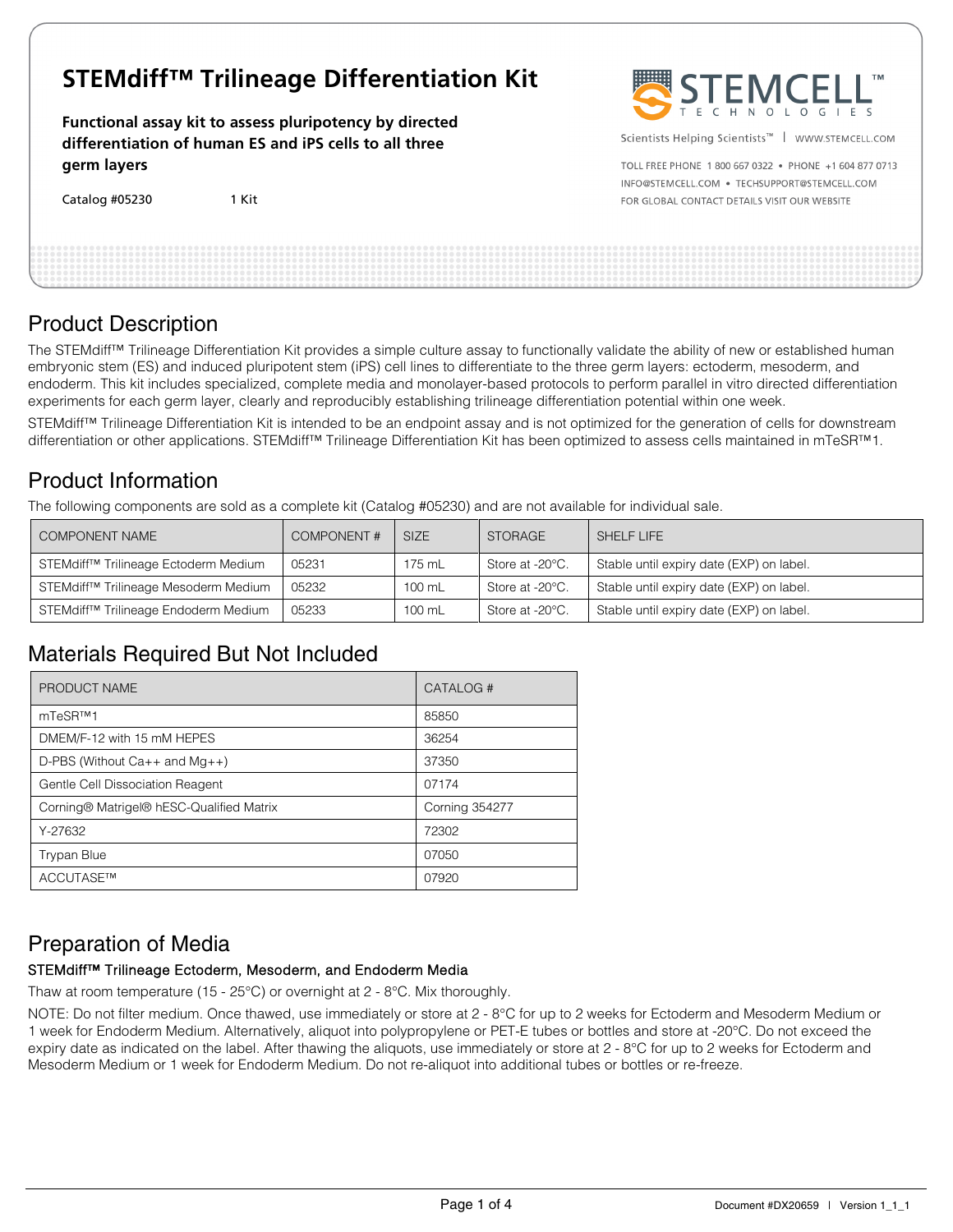

### Protocol Diagram



## Directions for Use

Please read the entire protocol before proceeding.

The following protocol is for generating cells of ectoderm, mesoderm, and endoderm lineages from human ES or iPS cells previously cultured in mTeSR™1. When ES/iPS cells are approximately 70% confluent, they are ready for passaging. The majority of colonies should be large, compact, and exhibit multi-layering at the center.

NOTE: For complete instructions on coating plates with Corning® Matrigel® and maintaining high-quality human ES and iPS cells for use in differentiation, refer to the Technical Manual: Maintenance of Human Pluripotent Stem Cells in mTeSR™1 (Document #28315) available at www.stemcell.com or contact us to request a copy.

### A. PLATING HUMAN ES/iPS CELLS FOR TRILINEAGE DIFFERENTIATION

The following instructions are for passaging human ES/iPS cells from wells of a 6-well plate to set up the Trilineage Differentiation assay in 24-well plates. If using alternative cultureware, adjust volumes accordingly.

Coat cultureware with Corning® Matrigel® hESC-Qualified Matrix and bring to room temperature (15 - 25°C) for at least 30 minutes prior to use.

- 1. On day 0, warm (15 25°C) sufficient volumes of mTeSR™1, DMEM/F-12, STEMdiff™ Trilineage Ectoderm Medium, and Gentle Cell Dissociation Reagent for passaging.
- <span id="page-1-0"></span>2. Prepare Single-Cell Plating Media as follows:

Ectoderm Single-Cell Plating Medium: Add Y-27632 to STEMdiff™ Trilineage Ectoderm Medium to reach a final concentration of 10 µM.

Mesoderm/Endoderm Single-Cell Plating Medium: Add Y-27632 to mTeSR™1 to reach a final concentration of 10 µM.

- 3. Use a microscope to visually identify regions of differentiation in the wells to be passaged. Mark these using a felt tip or lens marker on the bottom of the plate. Remove regions of differentiation by scraping with a pipette tip or by aspiration.
- 4. Wash each well to be passaged with 1 mL of D-PBS (Without  $Ca_{+}$ + and  $Mq_{+}$ ).
- 5. Aspirate the wash medium and add 1 mL/well of Gentle Cell Dissociation Reagent.
- 6. Incubate at 37°C for 8 10 minutes.
- 7. In each well, dislodge cells by pipetting up and down 1 3 times using a pipette with a 1 mL tip. Ensure all remaining cell aggregates are broken up into single cells.
- 8. Immediately transfer cells to a tube containing 1 mL of DMEM/F-12 per well harvested. Wash each well once with 1 mL of DMEM/F-12 to collect any remaining cells and transfer to the tube. Centrifuge the tube at 300 x *g* for 5 minutes.
- 9. Remove supernatant. Resuspend cells in 1 mL of Mesoderm/Endoderm Single-Cell Plating Medium (prepared in ste[p 2\)](#page-1-0). NOTE: Cells from this suspension will be added into wells containing the appropriate lineage-specific plating medium in ste[p 12.](#page-2-0)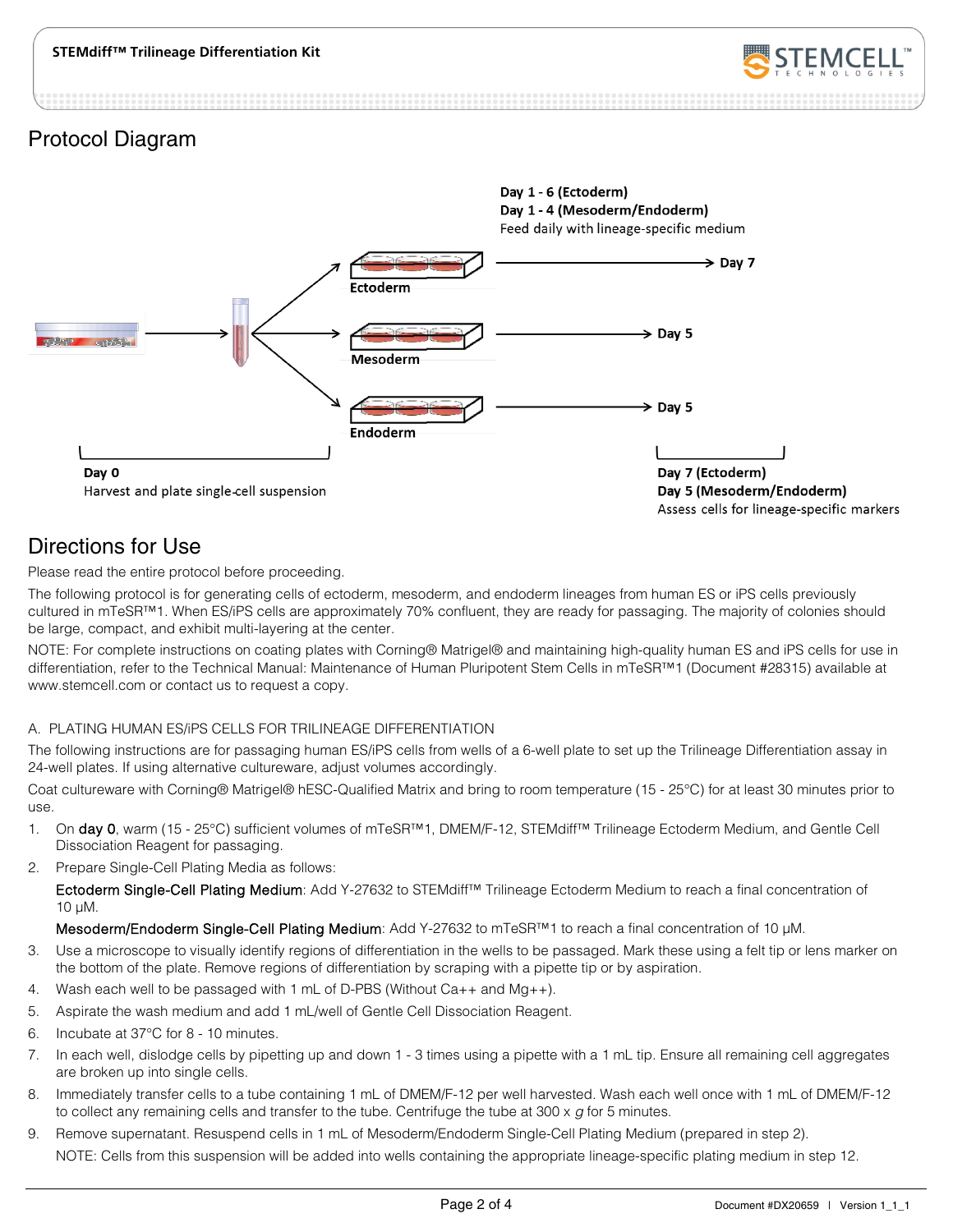### **STEMdiff™ Trilineage Differentiation Kit**



- 10. Count viable cells using Trypan Blue and a hemocytometer.
- 11. Aspirate Matrigel® from pre-coated 24-well plates. Add 0.5 mL of the appropriate Single-Cell Plating Medium per well. Recommended volumes for plating in various types of cultureware are shown in Table 1.

#### **Table 1. Recommended Volumes of STEMdiff™ Trilineage Medium (Ectoderm, Mesoderm, or Endoderm) for Various Cultureware**

| <b>CULTUREWARE</b> | <b>VOLUME OF</b><br>SINGLE-CELL PLATING MEDIUM | FEED VOLUME OF<br>STEMdiff™ TRILINEAGE MEDIUM |
|--------------------|------------------------------------------------|-----------------------------------------------|
| 24-well plate      | 0.5 mL/well                                    | 1 mL/well                                     |
| 12-well plate      | 1 mL/well                                      | 1.5 mL/well                                   |
| 6-well plate       | 2 mL/well                                      | 3 mL/well                                     |

<span id="page-2-0"></span>12. Add the appropriate number of cells to the medium-containing wells. The required densities for each lineage are indicated in Table 2. NOTE: The volume of cells added should not exceed 20% of the total final volume in the well.

#### **Table 2. Plating Densities for Ectoderm, Mesoderm, and Endoderm Lineages**

| <b>CELL DENSITY</b><br><b>LINEAGE</b><br>(cells/cm <sup>2</sup> ) |               | TOTAL NUMBER OF CELLS PER WELL |              |           | SINGLE-CELL PLATING MEDIUM                                          |
|-------------------------------------------------------------------|---------------|--------------------------------|--------------|-----------|---------------------------------------------------------------------|
|                                                                   | 24-well plate | 12-well plate                  | 6-well plate |           |                                                                     |
| Ectoderm                                                          | 200,000       | 400.000                        | 800,000      | 2,000,000 | STEMdiff <sup>™</sup> Trilineage Ectoderm Medium +<br>10 µM Y-27632 |
| Mesoderm                                                          | 50.000        | 100,000                        | 200,000      | 500,000   | $mTe$ SR <sup>™1</sup> + 10 µM Y-27632                              |
| Endoderm                                                          | 200,000       | 400.000                        | 800,000      | 2,000,000 | $mTe$ SR <sup>™1</sup> + 10 µM Y-27632                              |

- 13. Place the plate in a 37°C incubator. Move the plate in several quick, short, back-and-forth and side-to-side motions to evenly distribute the cells. Do not disturb the plate for 24 hours.
- 14. Continue to section B for differentiation.

### B. DIFFERENTIATING MONOLAYER CULTURES TO THREE GERM LINEAGES

- <span id="page-2-1"></span>1. On day 1, warm the three types of STEMdiff™ Trilineage media (see Preparation of Media) to room temperature (15 - 25°C).
- 2. Aspirate media from cell cultures.
- 3. Add the appropriate STEMdiff™ Trilineage medium to each well. Recommended feed volumes for various types of cultureware are shown in Table 1.
- <span id="page-2-2"></span>4. Incubate at 37°C for 24 hours.
- 5. Repeat steps [1](#page-2-1) [4](#page-2-2) until day 5 (mesoderm and endoderm lineages) or day 7 (ectoderm lineage).
- 6. Proceed to section C for assessing differentiation.

#### C. ASSESSING DIFFERENTIATION TO THREE GERM LINEAGES

Cells should be harvested and/or fixed for analysis of lineage-specific markers on day 5 for mesoderm and endoderm lineages and day 7 for the ectoderm lineage. The analysis method is determined by the user and may include flow cytometry, immunocytochemistry, or transcriptome analysis. If assessing for differentiation by flow cytometry or immunocytochemistry, label with combinations of fluorochromeconjugated antibodies specific for early differentiation for each germ layer, for example:

- Ectoderm: PAX6 combined with Nestin (e.g. Anti-Human Nestin Antibody, Clone 10C2, Catalog #60091)
- Mesoderm: Brachyury (T) combined with either NCAM or CXCR4 (e.g. Anti-Human CD56 [NCAM] Antibody, Clone HCD56, Catalog #60021; or Anti-Human CD184 [CXCR4] Antibody, Clone 12G5, Catalog #60089)
- Endoderm: SOX17 combined with either CXCR4 or FOXA2

### Related Products

For related products, including specialized media, matrices, antibodies, cytokines, and small molecules, visit www.stemcell.com/hPSCworkflow or contact us at techsupport@stemcell.com.